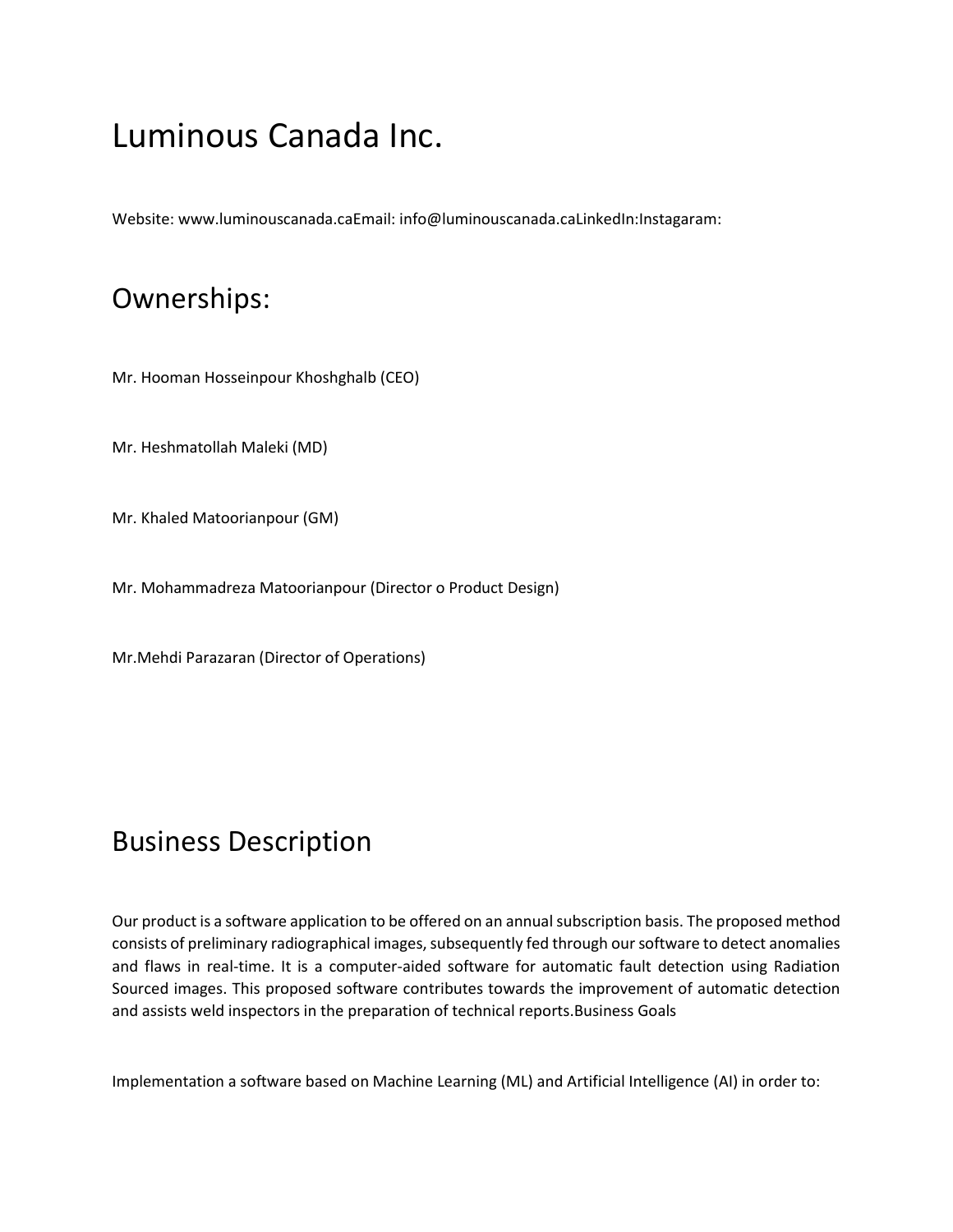1- Detect and to characterize Welding Problems on pipes

2- Analysing, enhancing, and reconstructing images to optimize image characteristics

3- Labelling the dataset with the type of cracking and geographical conditions.

4- Ability of predict when maintenance is required on a specific location according to the map and the categorization of the problem

5- Saving a great deal of wasted capital due to the timely repair and maintenance of the problem.

# Business Plan Overview

Pipelines: Systems of connected tubing used to transport goods and materials such as:

- Sewage and water,
- · Natural gas,
- · Biofuels, and
- · Liquid petroleum.
- · Etc. such as edible oil!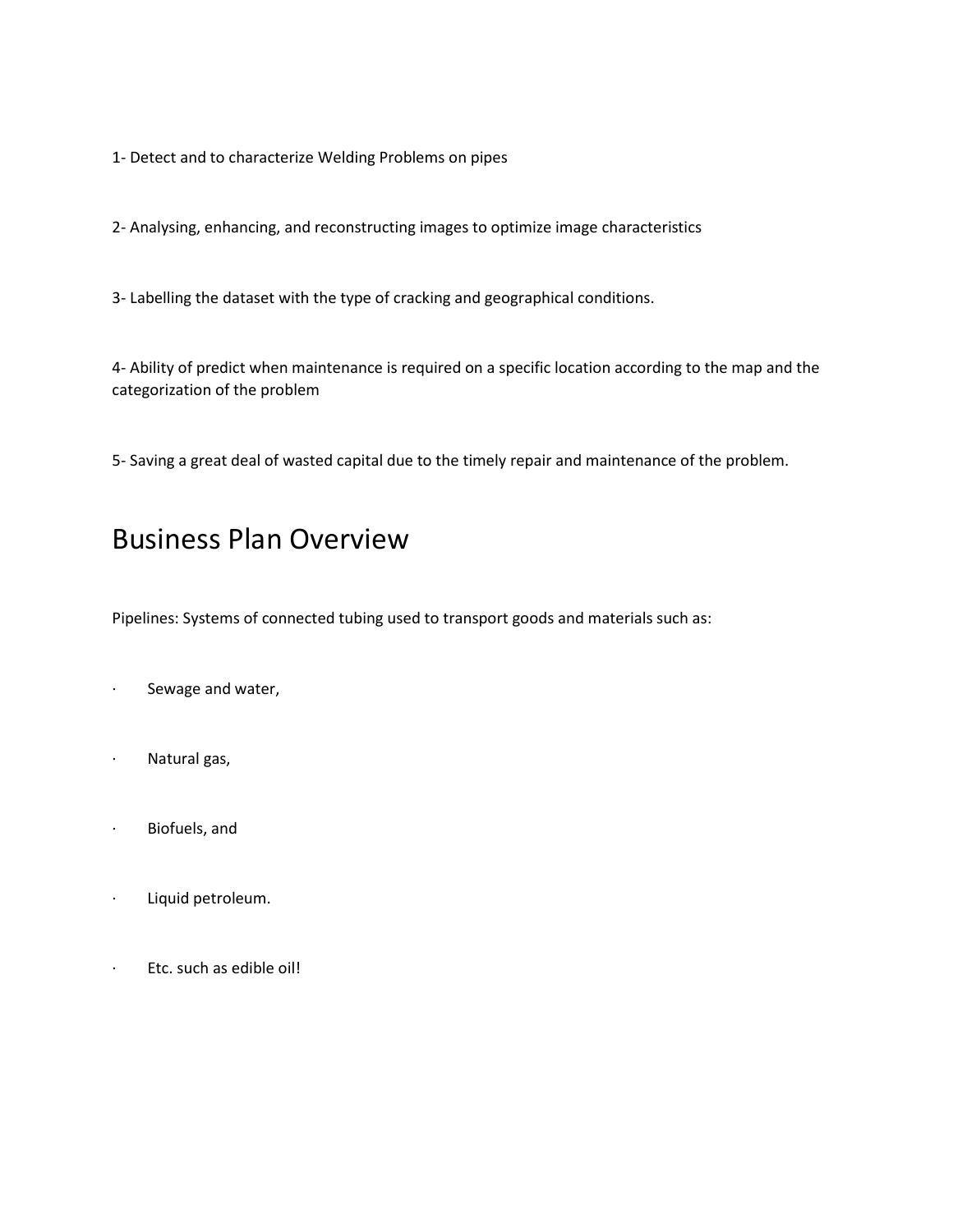The US and Canada: More than 840,000 km of pipelines run through Canada as part of a broader oil and gas segment that employs between 100,000 and 200,000 Canadians.

Timely inspection of the joints pipeline, especially welded joints, guarantee safety and quality of the pipeline and reduce hazardous and other dangerous problem for humans and the environment.

These regular inspections are carried out by Non-destructive Testing (NDT) techniques. Non-destructive testing permits us to examine structures, materials, or components without damaging or destroying the object being tested and provides a means to guarantee product reliability and quality

(Some Used for humans too! Such as Sonography, X-Ray, Gamma-Ray, CT-Scan, etc.)

Such As:

Visual Inspection: Low Cost but requires experienced technicians who may be in physical or mind fatigue: Not precise…

The NDT widely used techniques:

# Radiography:

a. Single Wall Single Image (SWSI), the radiographic source is placed inside the pipe, the film wrapped around the outside of the pipe, and the exposure made may also be known as a panoramic exposure: Fast and Economic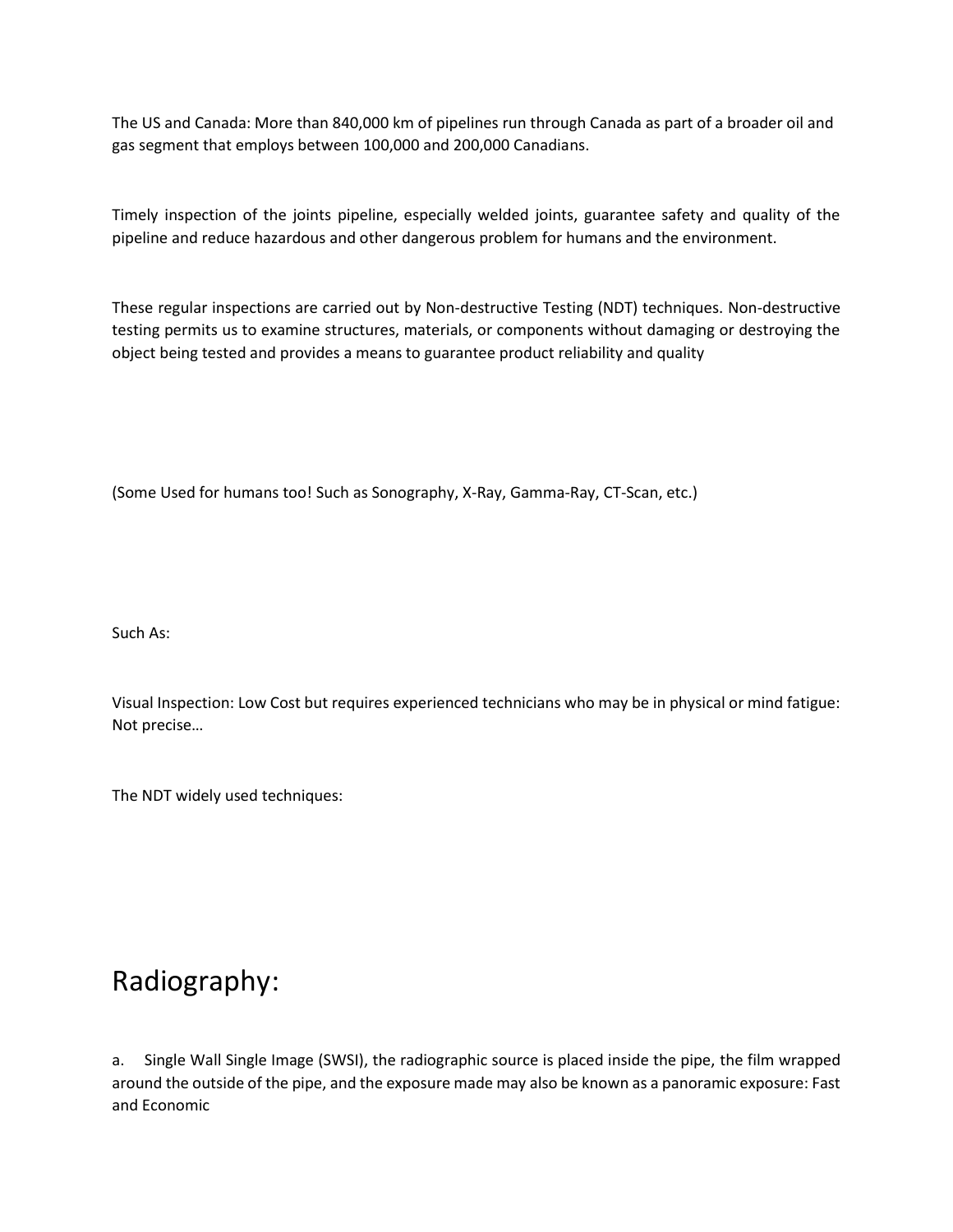b. Double Wall Single Image (DWSI), used on pipes over 80mm in diameter Where access to the bore is not feasible, or the pipe diameter is too small to allow the use of an internal source : Weaker resolution & requires multiple exposure and

c. Double Wall Double Image (DWDI): used only on pipes less than 75-80mm in diameter, by offsetting the source from the weld centerline and using a long source to film distance, it is feasible to project an image onto the film of both the upper and the lower parts of the weld.

Ultrasonic: The piezoelectric effect of the ultrasonic transducer makes it feasible to transmit and receive from within the equipment : Needs experienced technician and device

Thermography: has to be used in conjunction with drone services to make this method of inspection more efficient and cost-effective

Acoustic emissions: Detects the presence of rarefaction waves produced by leaks in pipelines: Not preventative

Eddy current testing, electromagnetic testing (ET/RFET): Only conductive materials can be inspected. Skill, training, and set up is required. Depth of penetration is limited, and surface must be accessible to the probe

Dye, Liquid penetrant: Only detects discontinuity in the surface

Magnetic Particle Inspection: (MPI): Used for ferrous materials and needs electricity supply

Positive material identification (PMI): Carbon, sulfur, and phosphorous: difficult for very tiny defects

Ultrasonic phased array (PA): Direct access to material is required and not suitable for small piping, and it is Operator dependent

Long-range ultrasonic testing (LRUT): Precise measurement of minimum wall thickness is not possible.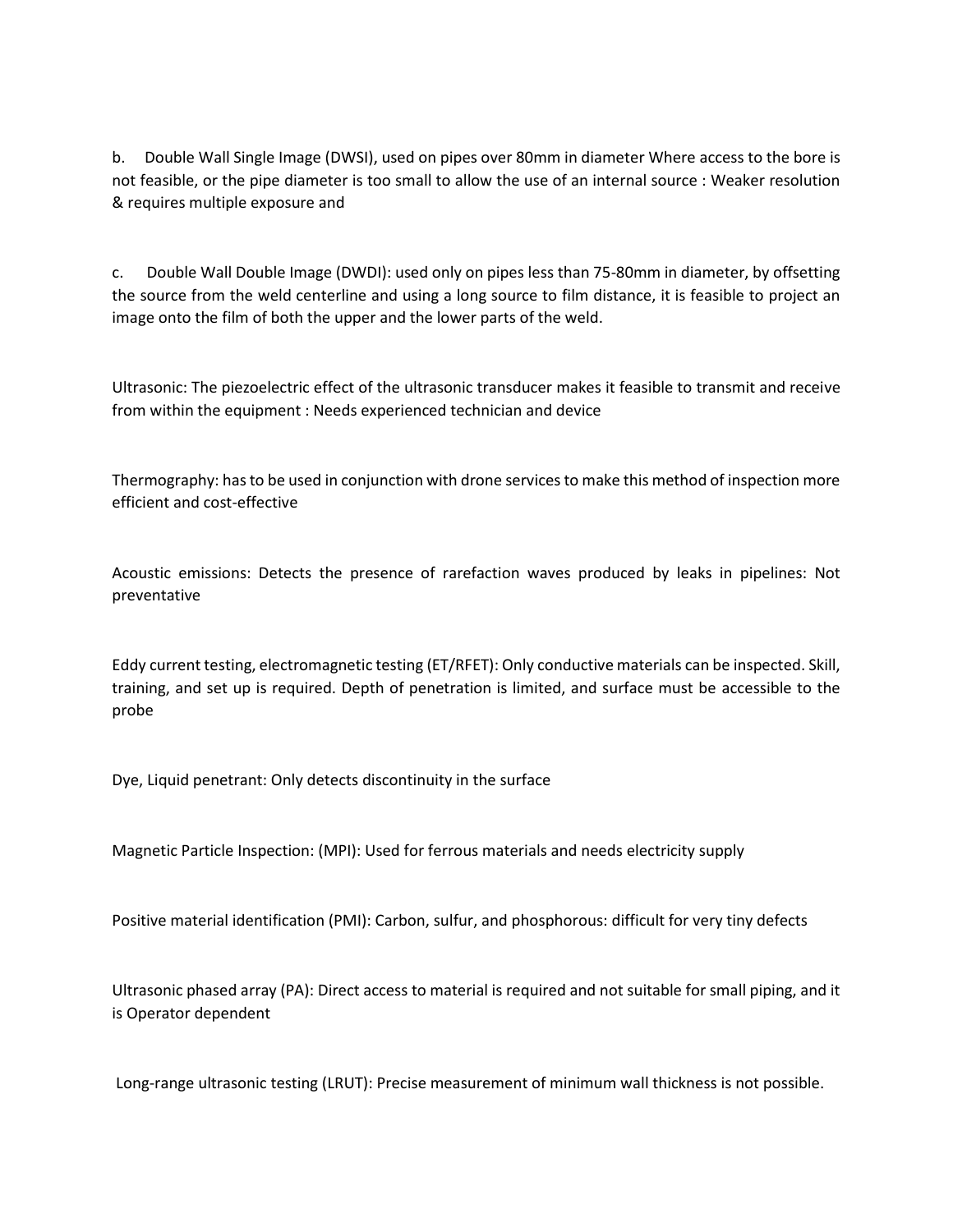Guided wave (GW): The geometry of the pipework to be inspected affects the test range.

Time of flight diffraction (ToFD): The dead zone is approximately 5 mm, and there is no flaw detection in this zone

Corroscan (C-scan): Access required and more suited for air crafts

Magnetic flux leakage (MFL): After the fact detection

Remote visual inspection, endoscopy/videoscopy (RVI): Manual intervention required

Hardness measurements (HT): Requires a surface polished to nearly a mirror finish. It cannot be performed on thin material

Alternating current field measurement (ACFM): Not recommended for short sections or small items.

IRIS testing: It is unable to detect cracks.

Radiography has been one of the most sorted out techniques in the NDT process. Radiographic Testing (RT), apply X-ray or gamma rays (electromagnetic radiation) to study the internal or external structure and integrity of the pipeline or apparatus. These waves have short wavelengths, and they can infiltrate and travel through structural things such as steel and metallic alloys.

Even though NDT is usually used in the oil and gas industry for monitoring and ensuring the integrity of structures, most of the inspection done by manually checking the radiographic image through naked eyes, and this introduces errors in the process.

The human inspector: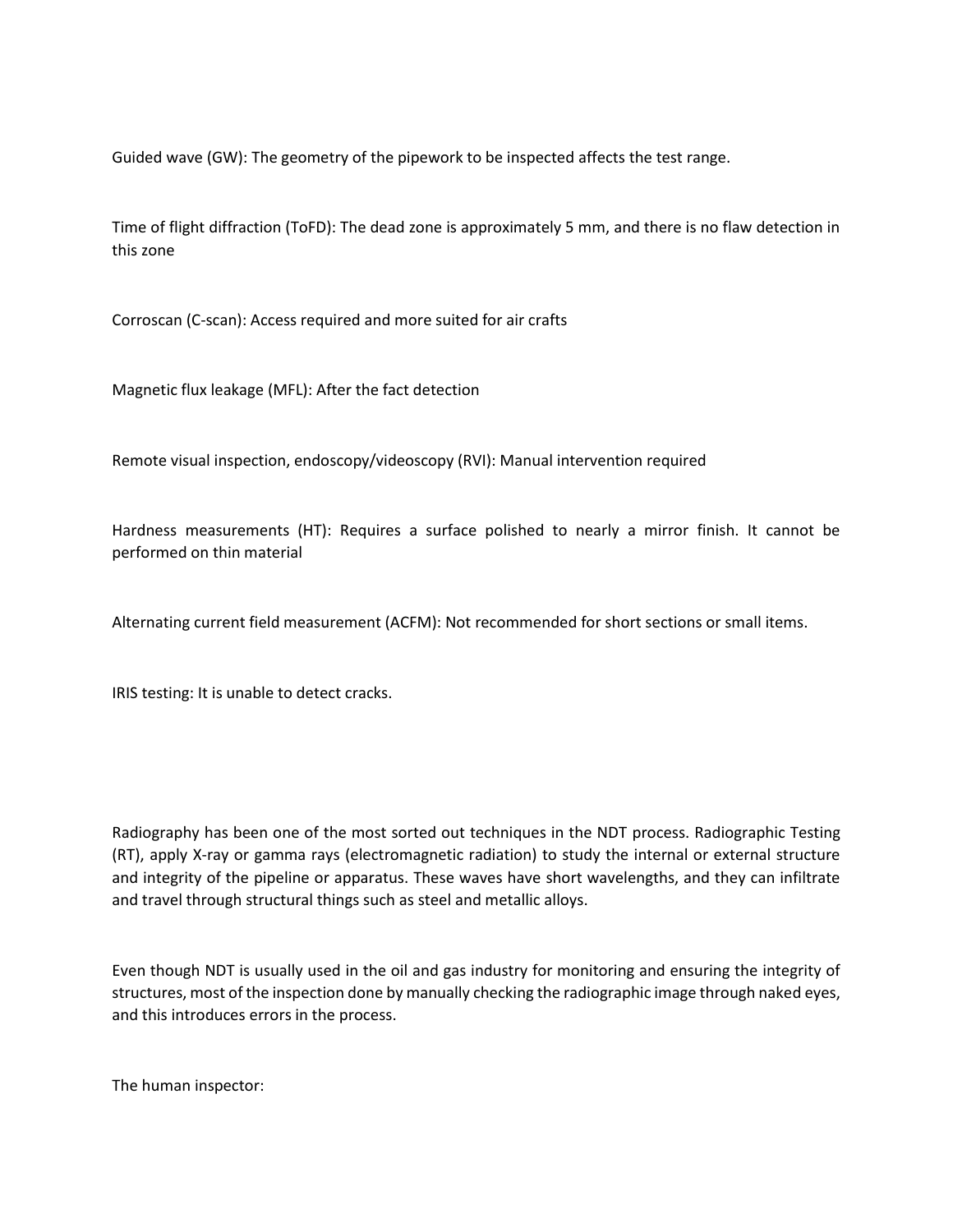- · Extensive experience and
- · Full knowledge of the applied technique.

Besides, the increase in workload can lead the inspector to miss detecting weld defects because of physical or mental fatigue.

· Additionally, radiography radiographic images can have an unwanted change in pixel values in an otherwise homogenous image, and there is a need to reduce the amount of noise and enhance the quality of images.

For the reasons stated, we are suggesting a software application tool that can efficiently assist inspectors in the detection of defects in welded joints, denoise images, and enhance image quality, based on Edge computing and using novel machine learning methods.

This application software can be installed on the computer or mobile device, which could be an invaluable tool, for the Nondestructive Testing Industry, saving time, cost, effort, and increase efficiency.Our product can accommodate all three radiographic images, namely SWSI, DWSI, and DWDI.

We categorize weld defects as

- · Cracks,
- Weld Pore,
- Solid inclusion,
- · Nonwelded area, and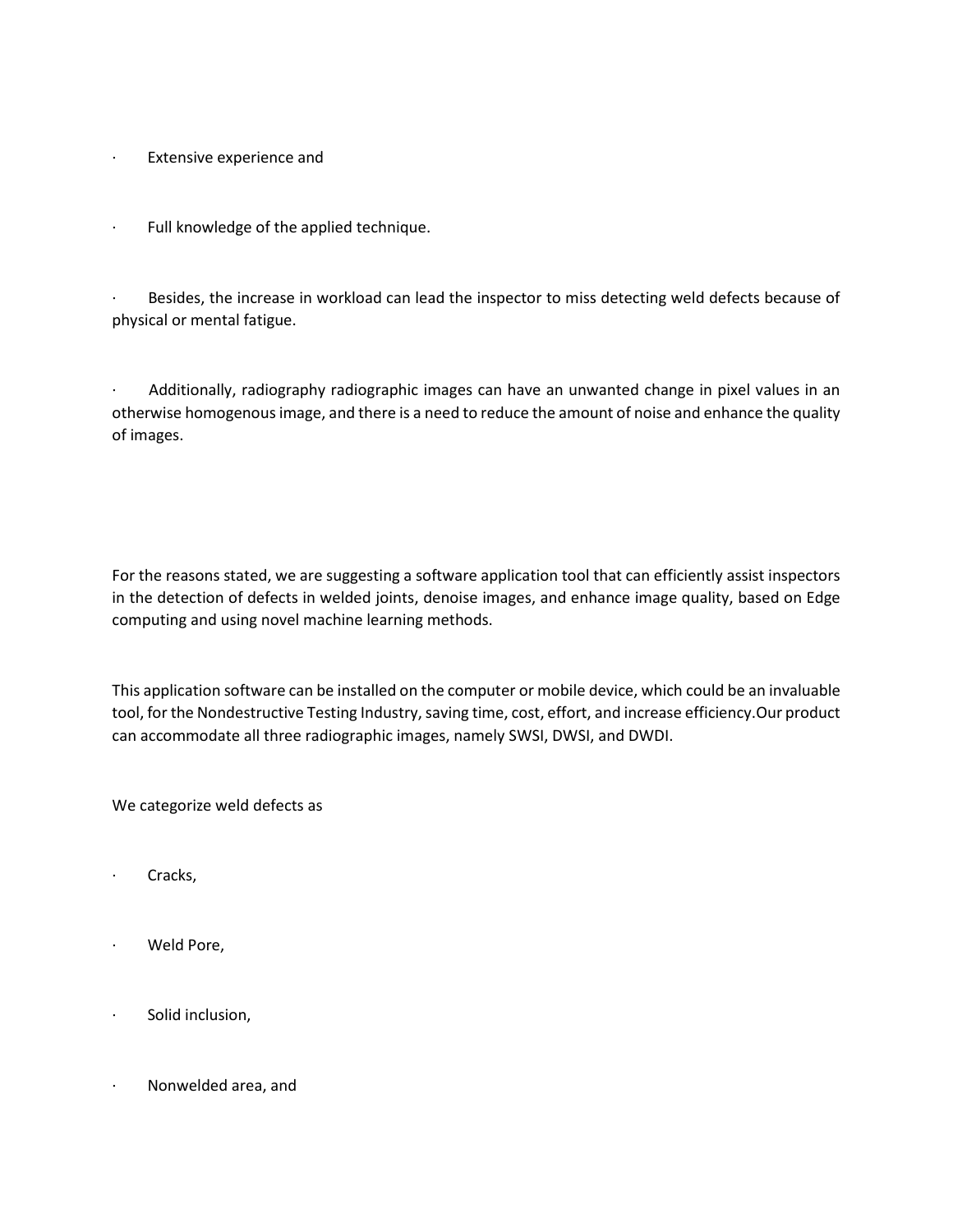- Violation of the welding form
- Besides, flaw detection, manual welding has many insufficiencies.

#### Our solution

We propose an automatic welding defect detection system, which is a computer software application, using Radiation Sourced images (gamma rays). Our software can take the image of a pipe with its welding defects and compare them to an optimal database where the "perfect" constitution of the image is stored, and indicate deficiencies in real-time, using Machine Learning Algorithms (ML). Our proposed method for automatic detection and classification of faults and defects in the radiographic images of welded joints is attained through an exposure technique of double-wall image (DWDI). There has been a limited study done in this technique so far. Initially, the Radiography image using DWDI is loaded from a source. The source, which is the equipment, taking the radiograph image, is positioned slightly far from the pipe. The source is kept at an inclination that avoids the overlapping of the top and bottom welds. Usually, two exposures are taken by rotating the pipe by 90 degrees, so we have radiographic images where both walls of a tubular section are superimposed, resulting in an elliptical image. The image is compared to the Machine Learnt Database through our software application to detect variation from the norm. Besides, it denoise images and, enhance image quality. It is an automatic real-time detection and classification software to assist inspectors in identifying defects in welded joints efficiently. Machine Learning is a category of artificial intelligence (AI) techniques that teach computers to learn by example. In machine learning (ML), supervised learning (SL) approach classification is used in which the computer application learns from the data fed to it and then uses this learning to classify a new observation. This data, which is loaded beforehand through Deep learning (DL) and stored in the cloud database, gets automatically updated as new information is detected. There is no additional programming required. We use the most advanced technology available such as Deep learning, which is a collection of algorithms in machine learning (ML). Convolutional Neural Networks (CNN) have been recently employed to solve problems in medical image analysis fields. A Convolutional Neural Network (ConvNet/CNN) is a Deep Learning algorithm that can take in an input image, assign importance through learnable weights and biases, to various aspects and objects in the image and differentiate one from the other. The pre-processing requirement in a ConvNet is much lower compared to other classification algorithms. We use Fuzzy logic in conjunction with CNN for classification purposes. The combination of technology is what makes our application software unique and patentable.